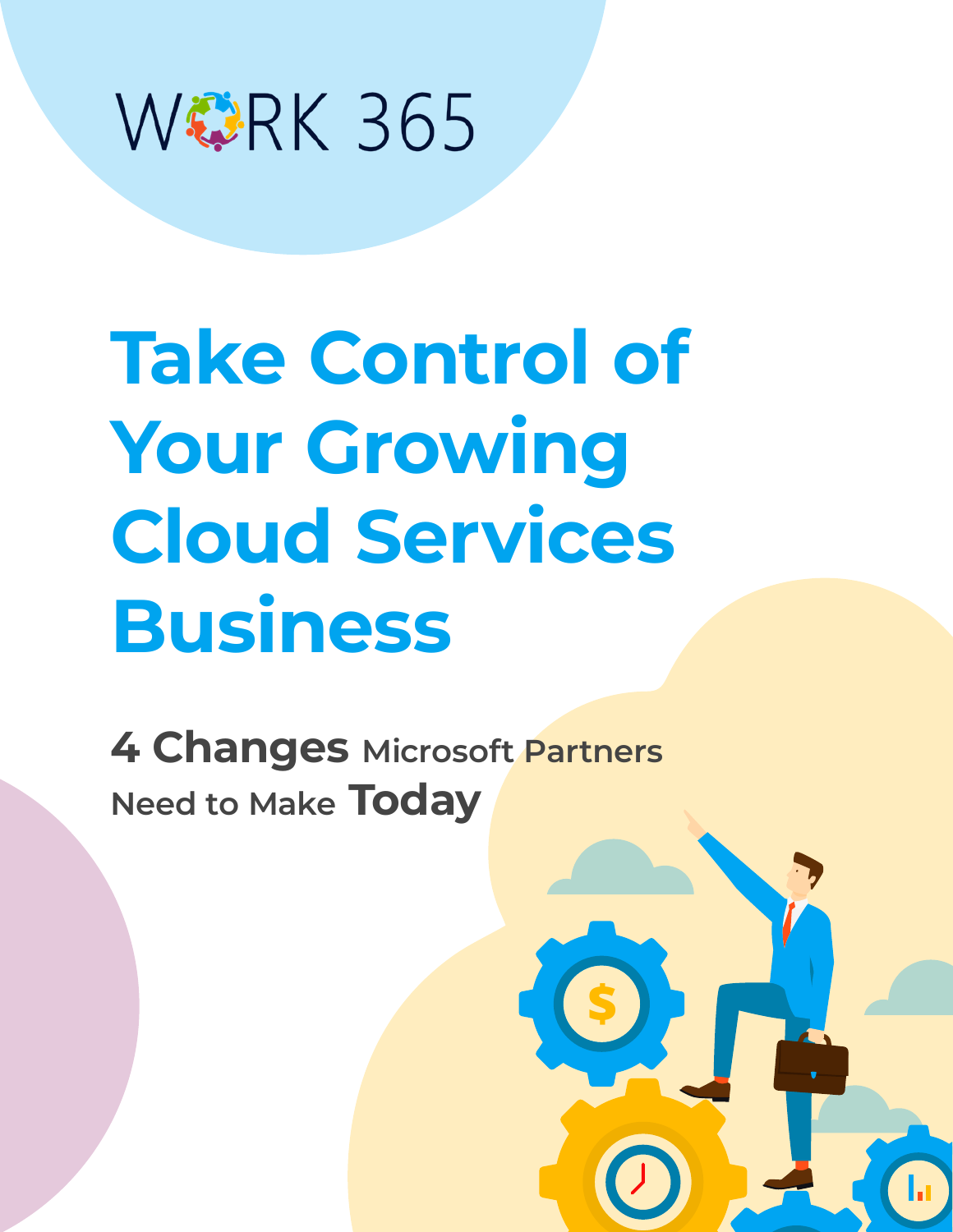

## **With growth, comes challenges**

Whether you're an ISV or MSP, competition is fierce and Microsoft's requirements are constantly changing. As a Microsoft Partner, you've worked hard and your business is growing, which brings opportunities but also challenges.

**To truly scale, you need to get a grip on issues like:**

- Revenue leakage
- Subscription changes
- ◆ Disparate systems and error-prone spreadsheets
- ◆ Accurately invoicing customers
- Repetitive, manual processes



But with so many moving parts to the business, it's not surprising that you've been having sleepless nights. We get that because we've been in your shoes.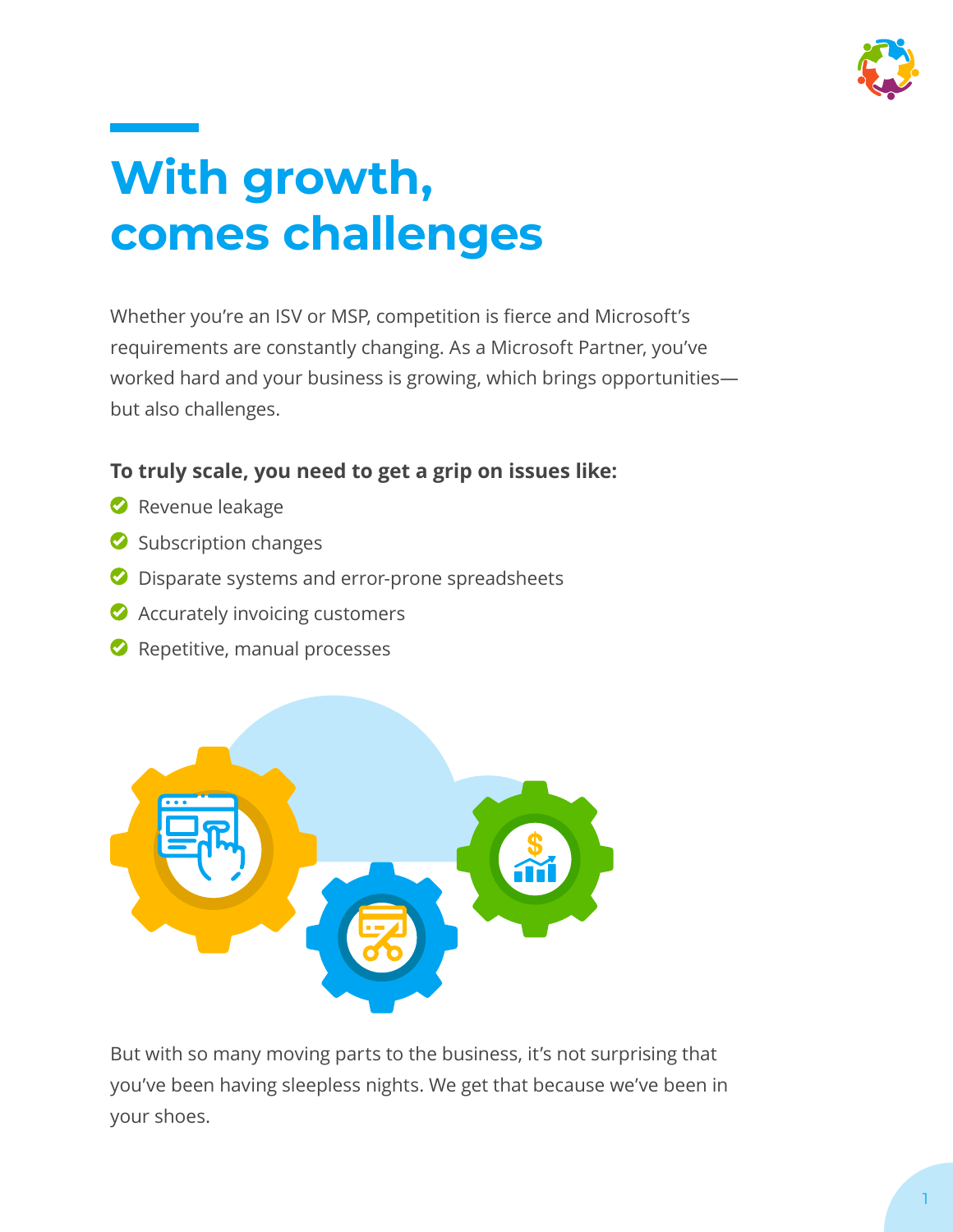

## **It's time to change the way you do business**

#### **Imagine this:**

- Extra money in your pocket because you've plugged revenue leaks.
- More time to help your customers succeed, instead of wasting it on repetitive tasks.
- $\bullet$  Healthy cash flow because you're able to collect payments faster.
- Happy customers with self-serve options for managing subscriptions and licences.

Sounds pretty amazing, right? Well, you can stop dreaming because all of this is possible for you to achieve.

## **You need to make these 4 changes**

In this ebook, we're going to dive into the 4 changes you need to make to demolish roadblocks and truly scale your business growth. You need to:



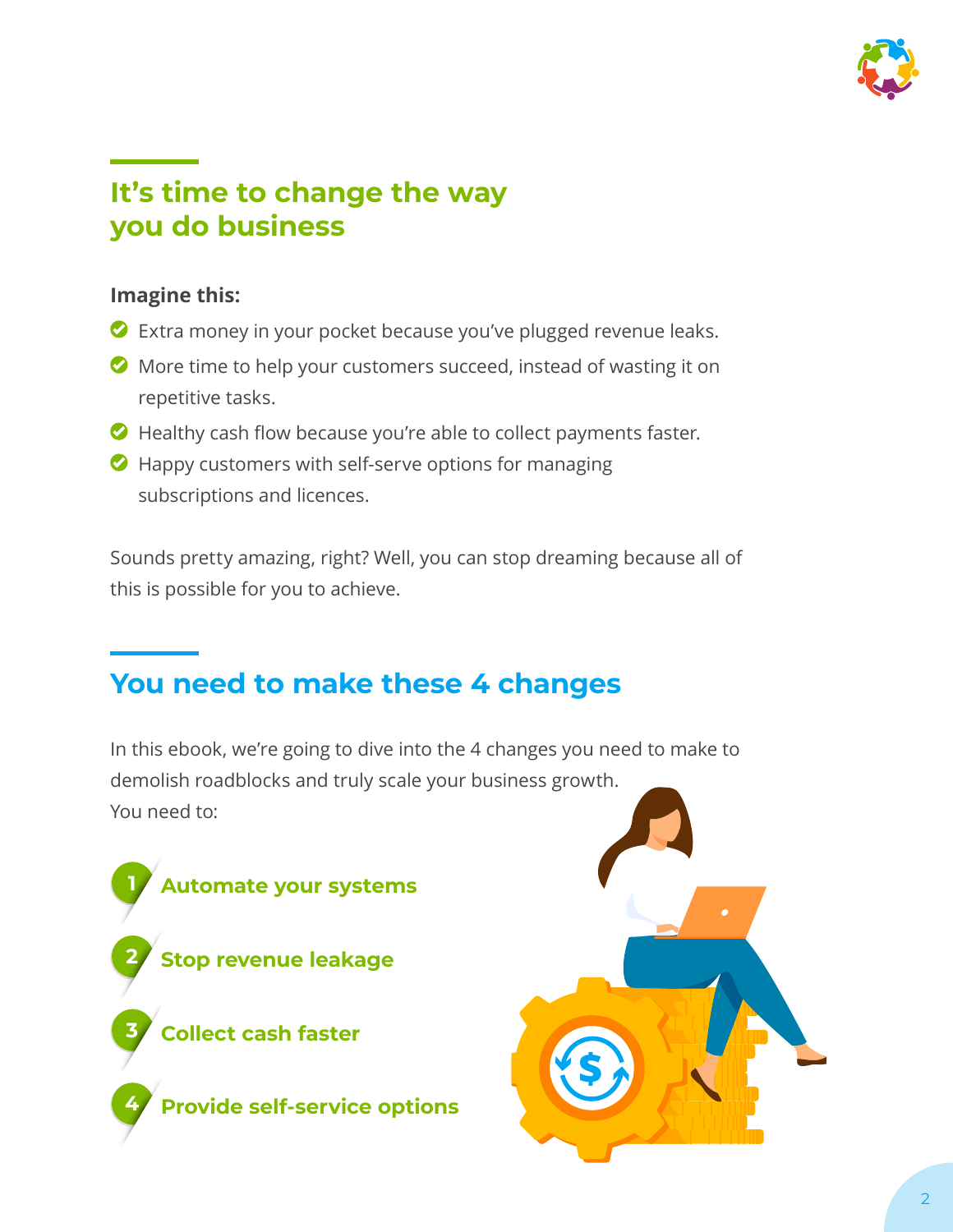

## **Automate your systems**

**1**

If you're like most growing Microsoft Partners, you still use spreadsheets to log and record changes to subscriptions and services. Or you have separate systems for billing, provisioning, invoicing, sales, and service. The problem with this is twofold:

- **T** Manually creating and sending out invoices that match customer data and subscription changes can take hours, if not days.
- **2** Humans are error-prone and hate doing repetitive tasks so expensive mistakes are commonplace.

**Most importantly, this process is not scalable.**

## **From your bottom line to customer satisfaction, automation is key**

A system for billing automation and subscription management is crucial if you want to grow your subscription-based business through recurring revenue.

Operating seamlessly in the background, this automated system eliminates error-prone emails and spreadsheets that can lead to revenue leakage, cash flow crunches, and, ultimately, customer confusion and dissatisfaction.

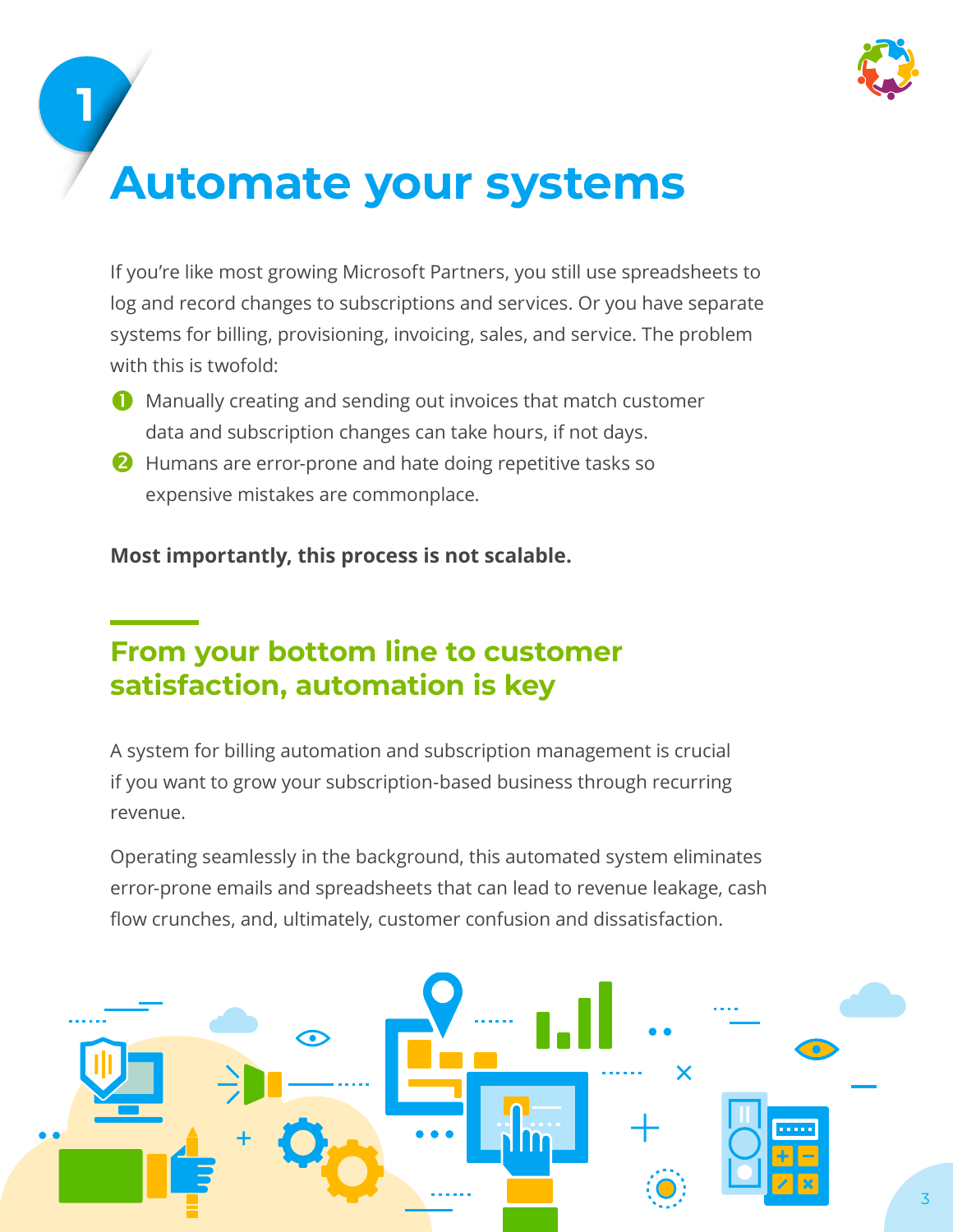

## **Give your customers the control they want**

On the other end of the business spectrum, your customers—who are increasingly expressing a desire to manage their own licenses—are driving demand for automated self-service portals that put them in charge of services and enable them to launch and configure applications.

By automating billing and subscription management for your business, you can save hundreds of employee hours that can be used to focus on creating value for your customers and sales for your business.

## **Achieve operational efficiency with automation**

Since moving to a fully automated billing and subscription management solution, **Innovia Consulting**, a US-based Microsoft Partner, has grown sales, saved money, increased productivity, and kept customers coming back for more with these results:

- ◆ 300% projected annual growth due to efficiencies gained by automating
- $\triangledown$  Scaled to over 6,000 new licenses with no additional staff added
- ◆ 95% reduction in average customer onboarding time
- **O** Improved customer satisfaction

**[Read the full case study](https://work365apps.com/wp-content/uploads/2019/01/Innovia-Work-365-Case-Study.pdf)**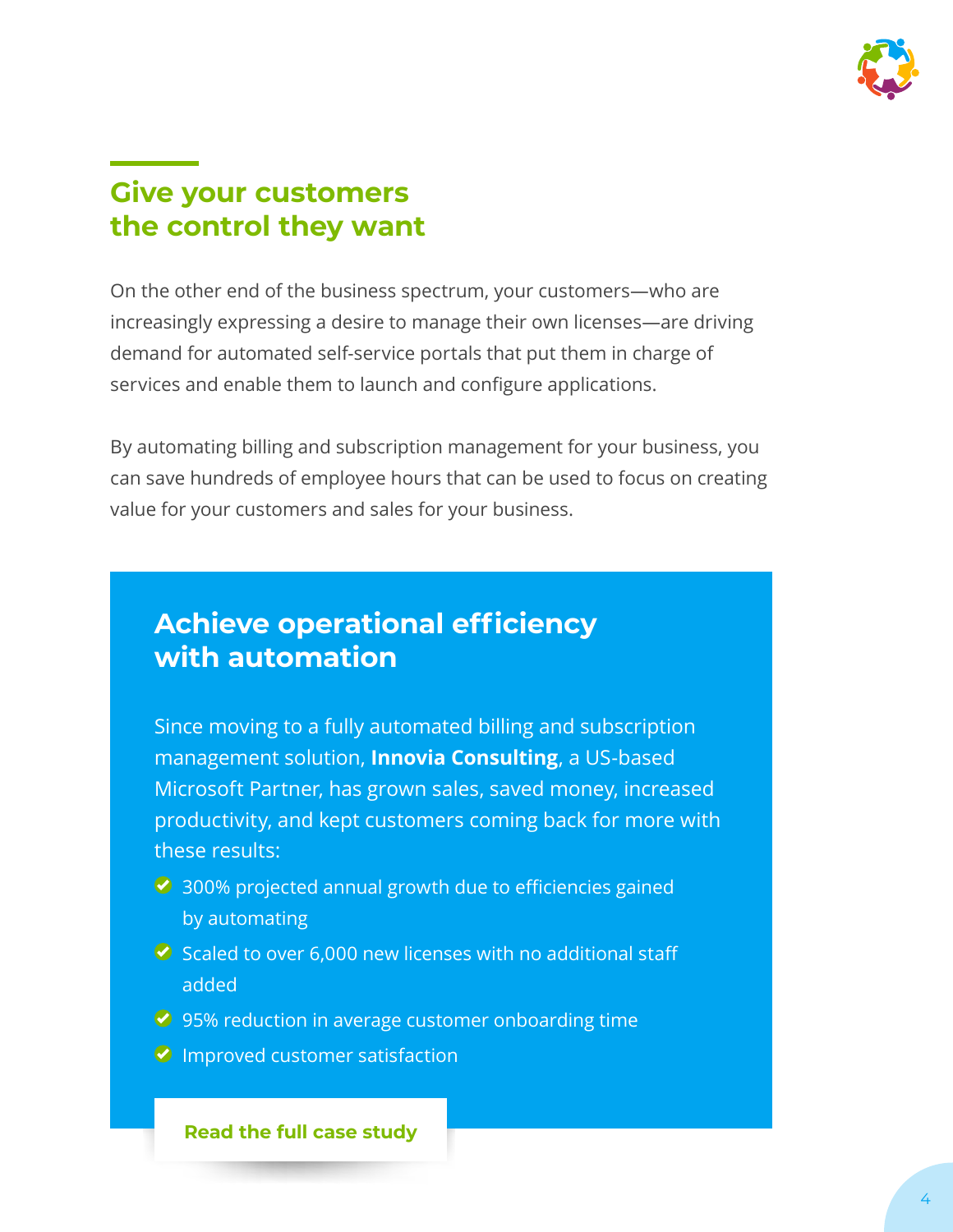

## **2 Stop revenue leakage**

You're likely leaking small amounts of money every day—and you may not even know it. And while \$50 here and \$100 there may not seem like much, it can add up to hundreds of thousands of dollars in lost revenue per year.

## **Did you know?**

**Microsoft Partners estimate they lose between 1% and 3% in recurring revenue when their billing and provisioning systems are misaligned. For a Partner making \$1 million a year, that equates to \$10k to \$30k in lost revenue every year.**

## **Missed invoicing opportunities key cause of revenue leakage**

**In the subscription business, revenue leakage comes primarily from missed invoicing opportunities, like under-invoicing or delayed invoicing. With hundreds of customers and thousands of transactions, it's hard to accurately:**

- **Track license changes**
- **O** Deal with proration
- **Manage discounts**
- **Process refunds**
- **Provide product bundling**
- **C** Ensure timely renewals
- Bill for time
- Invoice for usage based billing (Azure)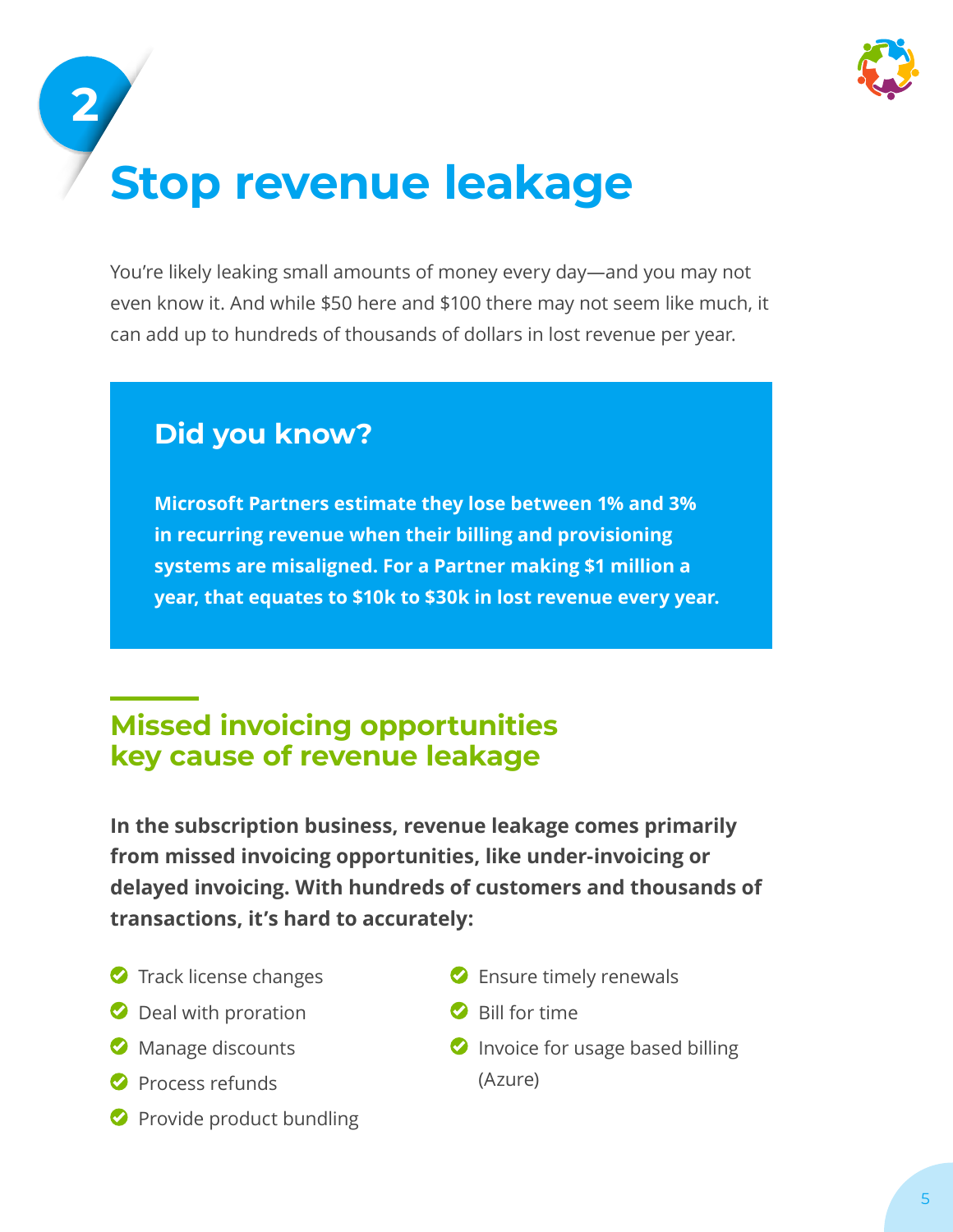

#### **Here are some of the causes of revenue leakage:**

- **◆** Active services under inactive contracts
- **O** Unchecked or unauthorized credit
- O Under-billing customers
- $\bullet$  Not having a standardized product catalog and price list
- Price changes from Microsoft

## **The good news is that revenue leakage is preventable**

By automating key processes, maintaining a unified view of your customer data, and establishing a single system for everything from agreements to invoices, you can prevent revenue leakage and save thousands of dollars in lost revenue.

When selecting an all-in-one billing automation and subscription management application, it's important that the solution you choose can manage recurring billing at scale and is aligned end to end—from provisioning to invoicing.

Plug the leaks in your cloud services business with automation.

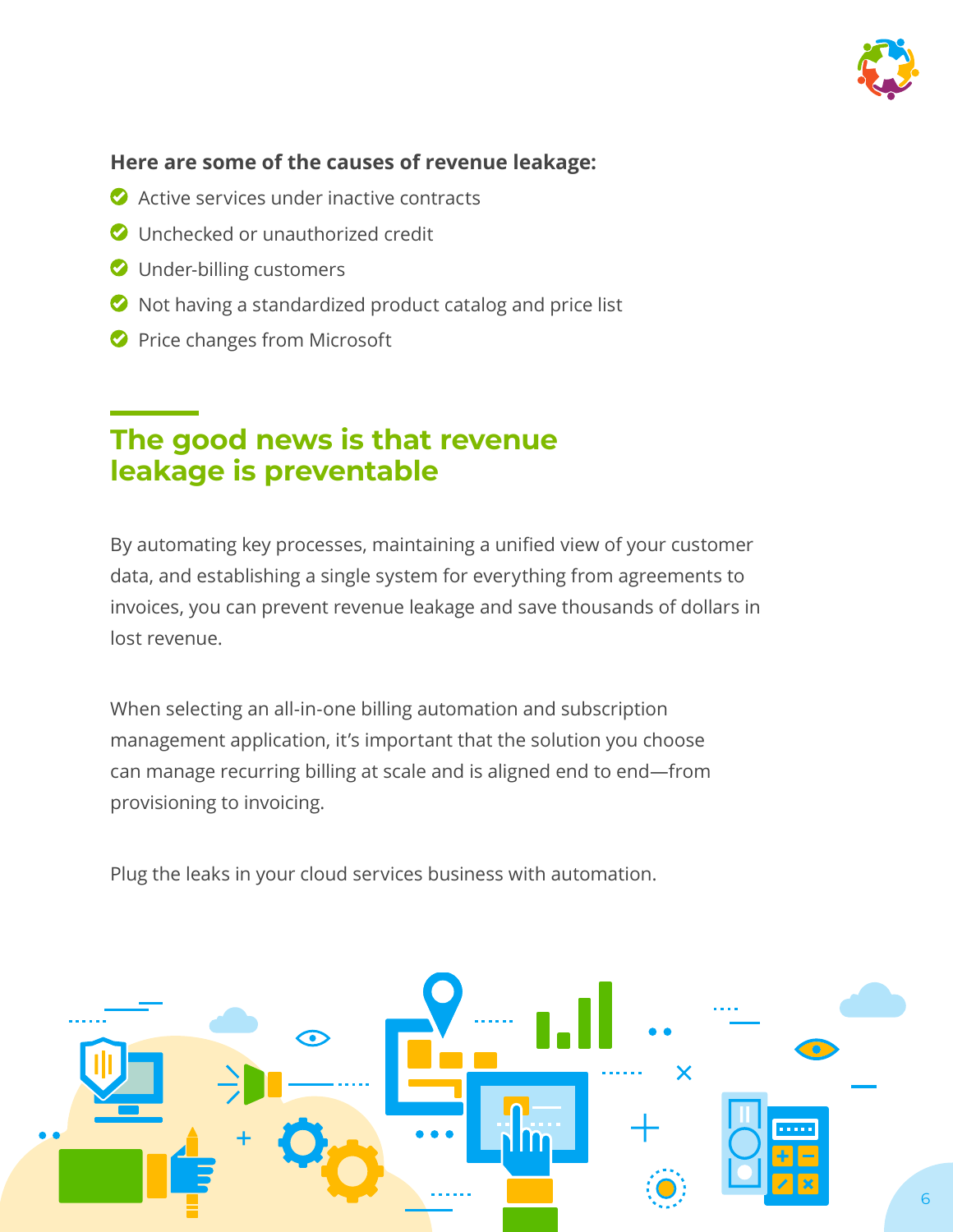

### **Peace of mind that invoicing is correct**

**Since replacing old systems with an all-in-one billing automation and subscription management solution, USbased Microsoft Partner Amaxra is now able to:**

- ◆ Track down thousands of dollars in lost revenue due to invoicing errors
- ◆ Ensure invoicing and billing is correct
- ◆ Eliminate customers' billing questions with self-service portal
- ◆ Focus on providing better products and support to its customers

#### **[Download the full case study](https://work365apps.com/wp-content/uploads/2019/10/Amaxra-Case-Study-for-Work-365.pdf)**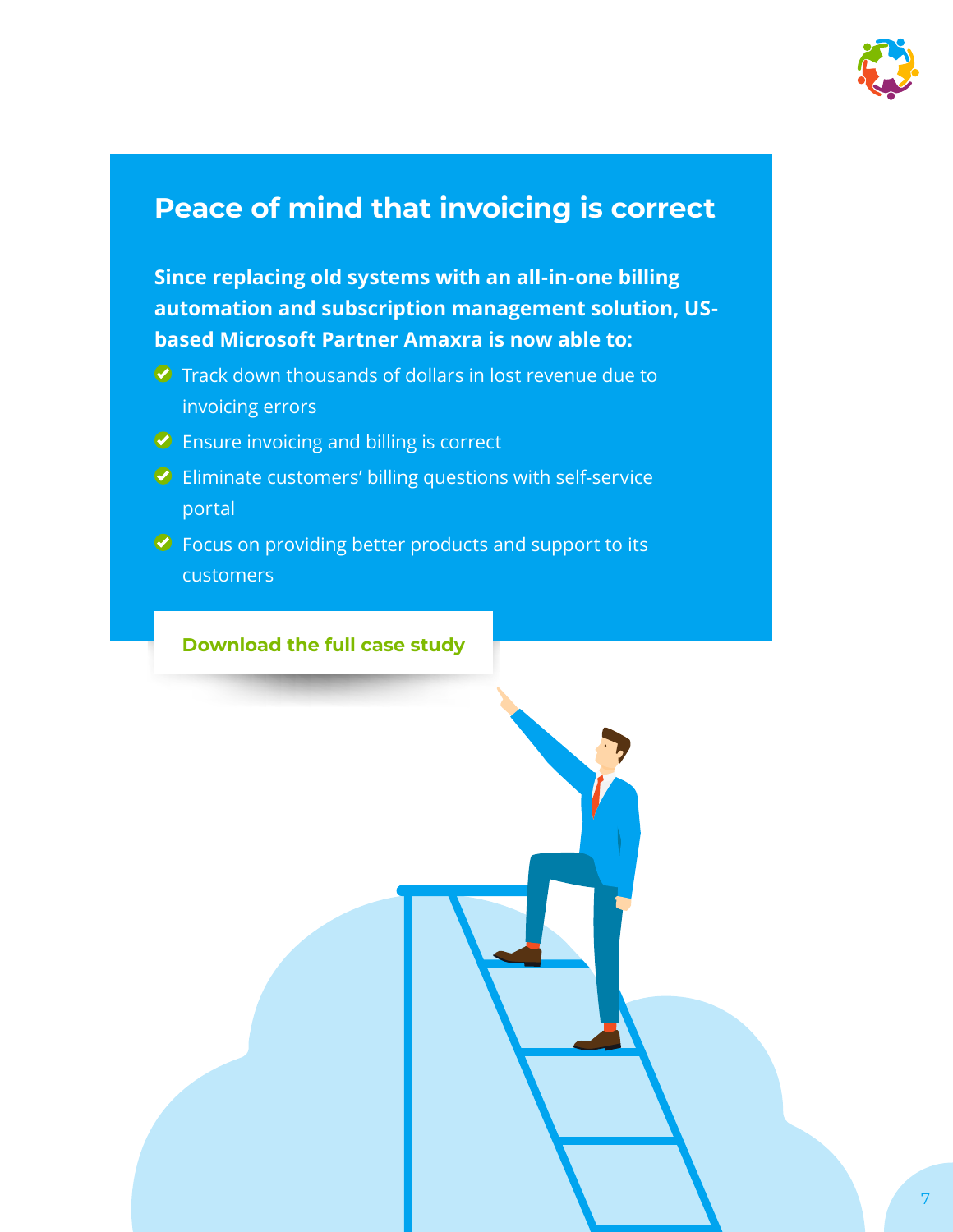

## **3 Collect cash faster**

The subscription business is about volume for Microsoft Partners. Invoices can be small and frequent. Manual or multiple billing processes are unreliable. If customers delay payments, the hit against your cash flow can be immediate. But there's an answer.

## **Fast, efficient, reliable invoicing**

Integrating automated payment management into your billing and provisioning systems is an important way to streamline everything into one fast, efficient, and reliable process. Having a 360 degree view of all your customer data for sales, operations, accounts, finance, and support ensures that all the information is accurate, always current, and not forgotten.

This integration means your bills go to the right people, in the right way, for the right products and services, at the right time. What's more, your customers understand the invoices, and know how to pay them. You've made the process convenient and pain-free.

## **5 ways to collect cash faster**

#### **Implement these 5 changes so you can get paid sooner:**

- **Bill in advance**
- **2** Get accurate invoices out as soon as you can
- **B** Don't wait to reconcile Microsoft invoices
- Ensure contract dates and terms are in-line with what your customer expects
- **B** Accept and enable credit card and e-payment options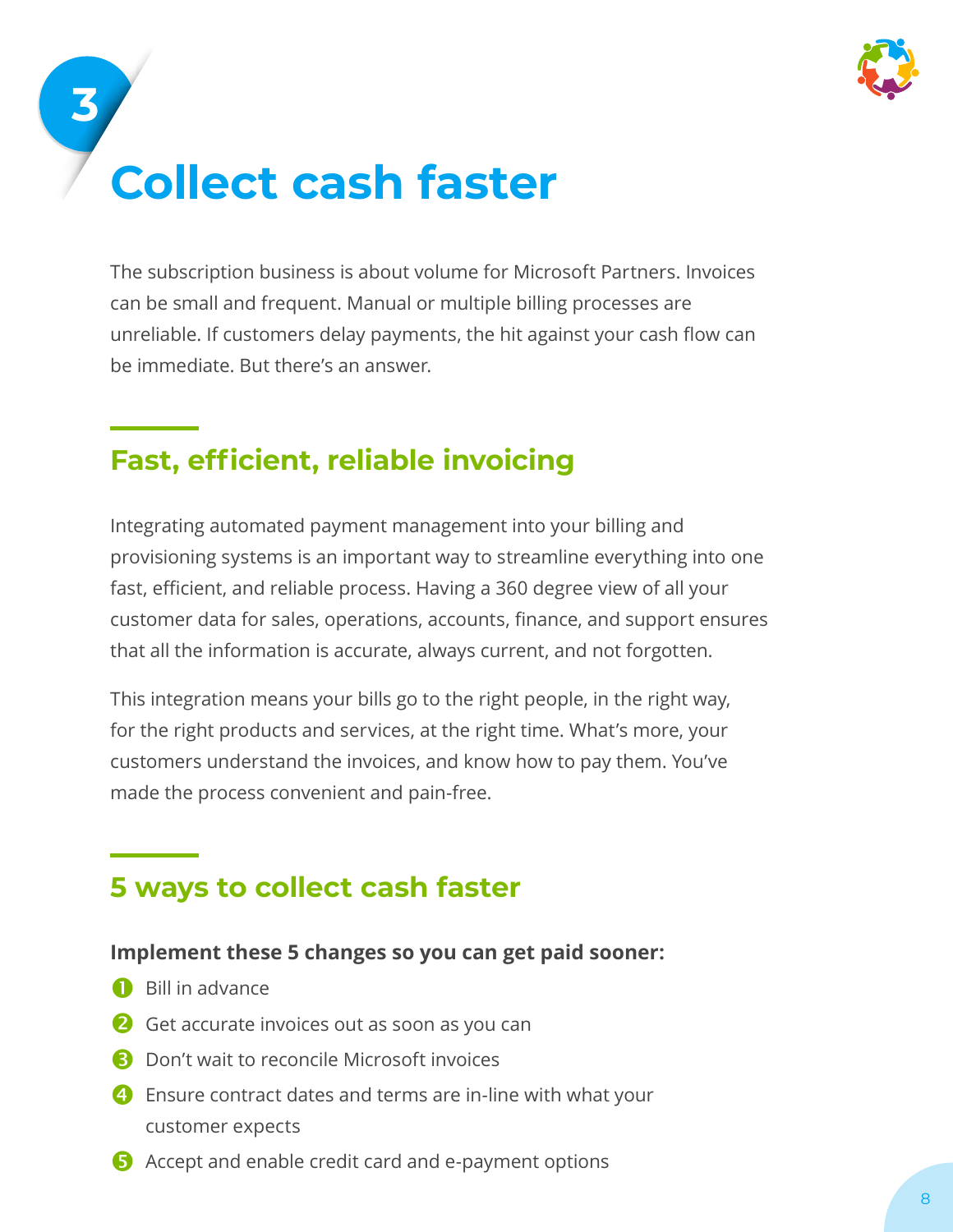

## **Consistency means cash flow**

The advantage to you of integrating and automating your systems is not only consistent cash flow. It's also about building a base of satisfied customers whose ongoing subscriptions and recurring payments you can count on. Understanding their plans, priorities, and needs will fuel your growth in the future.

## **Accurate billing makes for faster payments**

**Since adopting a fully-integrated billing automation and subscription management system, 365Solutions, a UKbased Microsoft Partner, has been able to:**

- Get paid faster thanks to more accurate billing and fewer invoice disputes
- Spend 80% less time on billing annually
- Save 4 hours per day on customer support due to selfservice portal

#### **[Read the full case study](https://work365apps.com/wp-content/uploads/2019/10/Customer-Case-Study-365-Solutions.pdf)**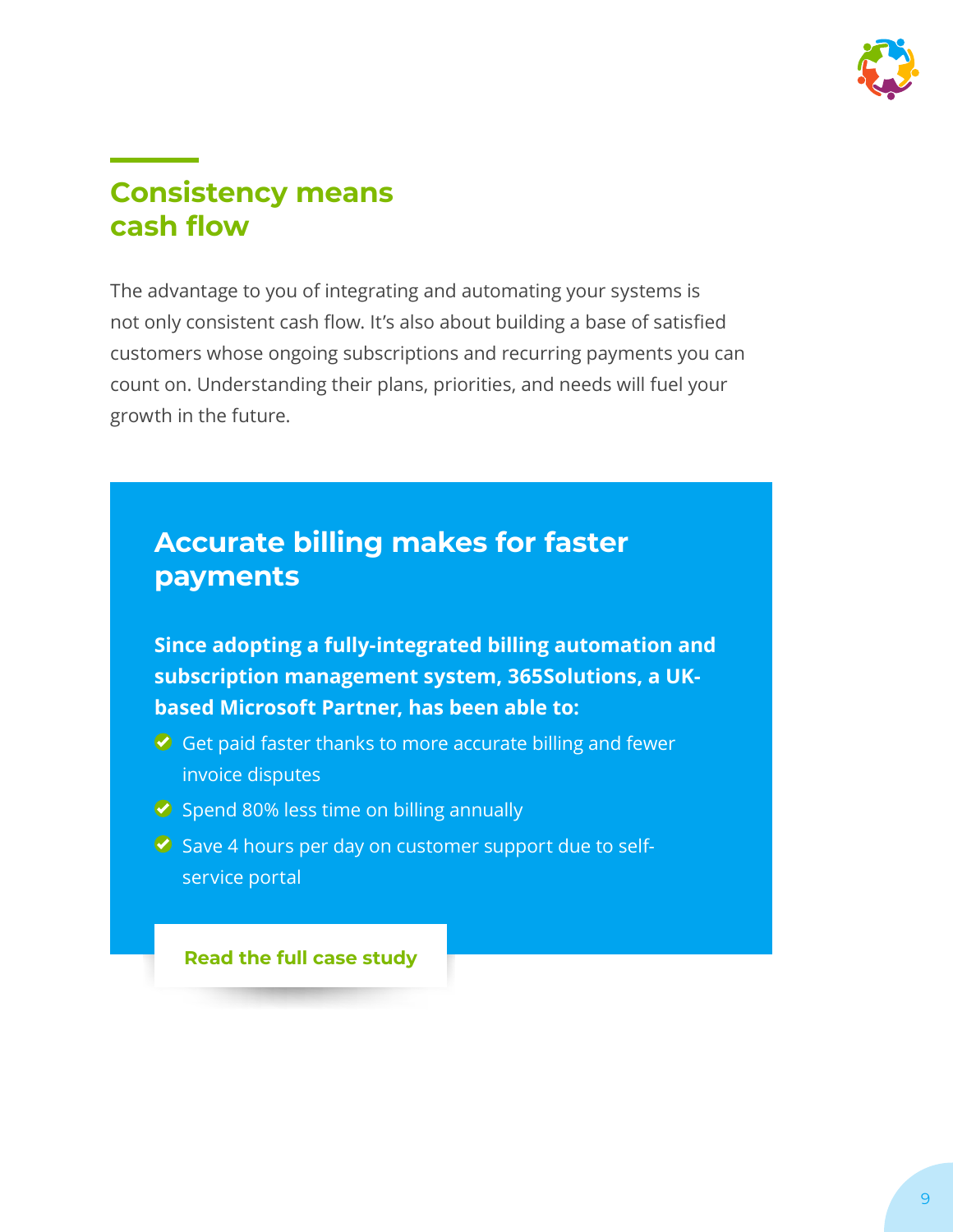

**4**

## **Provide a self-service portal**

When you're competing against thousands of Microsoft Partners, customer experience is everything. What customers want most are the best possible experiences. These days, that means self-service portals. It's easy to see why.

Self-service portals create amazing experiences for your customers, enabling them to understand and manage their own information and provisioning needs in real time. It empowers them—and builds trust and transparency. It shows you're available and willing to work on their terms.

## **Portals put customers in charge**

With self-service portals, your customers can get a grip on their subscriptions and licenses, view their invoice history, and keep track of their usage data—all on their own, and in real time. They can even manage and provision their subscriptions and services to suit their purposes and see the modifications they make immediately.

And the benefits are not just for your customers. With a self-service portal, you spend less time on repetitive tasks like provisioning license changes, sending invoices, and case resolution, and instead can spend more time meeting your customers' strategic needs—like generating new insights from trends that are relevant to your customers' priorities and areas of expertise.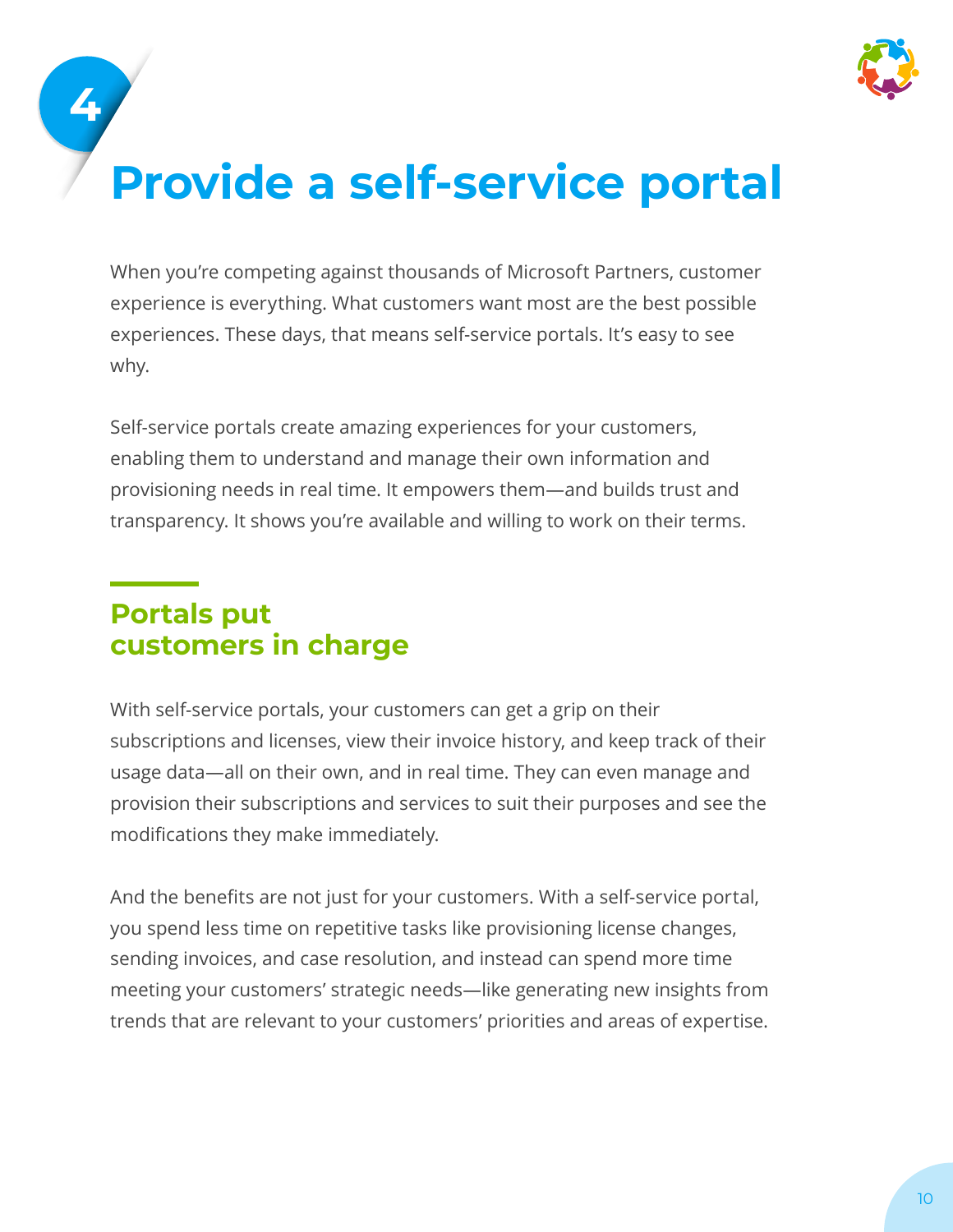

### **You focus on the big picture**

Engaging your customers directly with tailored expertise is what enables you to scale your business, building both revenue and profitability. Stop answering the same questions over and over again, and start thinking longer-term and bigger-picture.

Ultimately, the self-service advantage boils down to healthier revenues and happier customers, even as you're scaling your business for both.



## **Exceptional customer service with selfservice**

**Leading system integrator for Microsoft cloud solutions and infrastructure, KPCS automated workflows and added a self-service portal which has:**

- $\bullet$  Improved customer satisfaction with ability to update their own licenses and subscription information
- $\bigtriangledown$  Given customers room to experiment with other integrations and plugins, which will help them create new products

#### **[Read the full case study](https://work365apps.com/wp-content/uploads/2019/04/KPCS-Work-365-Case-Study.pdf)**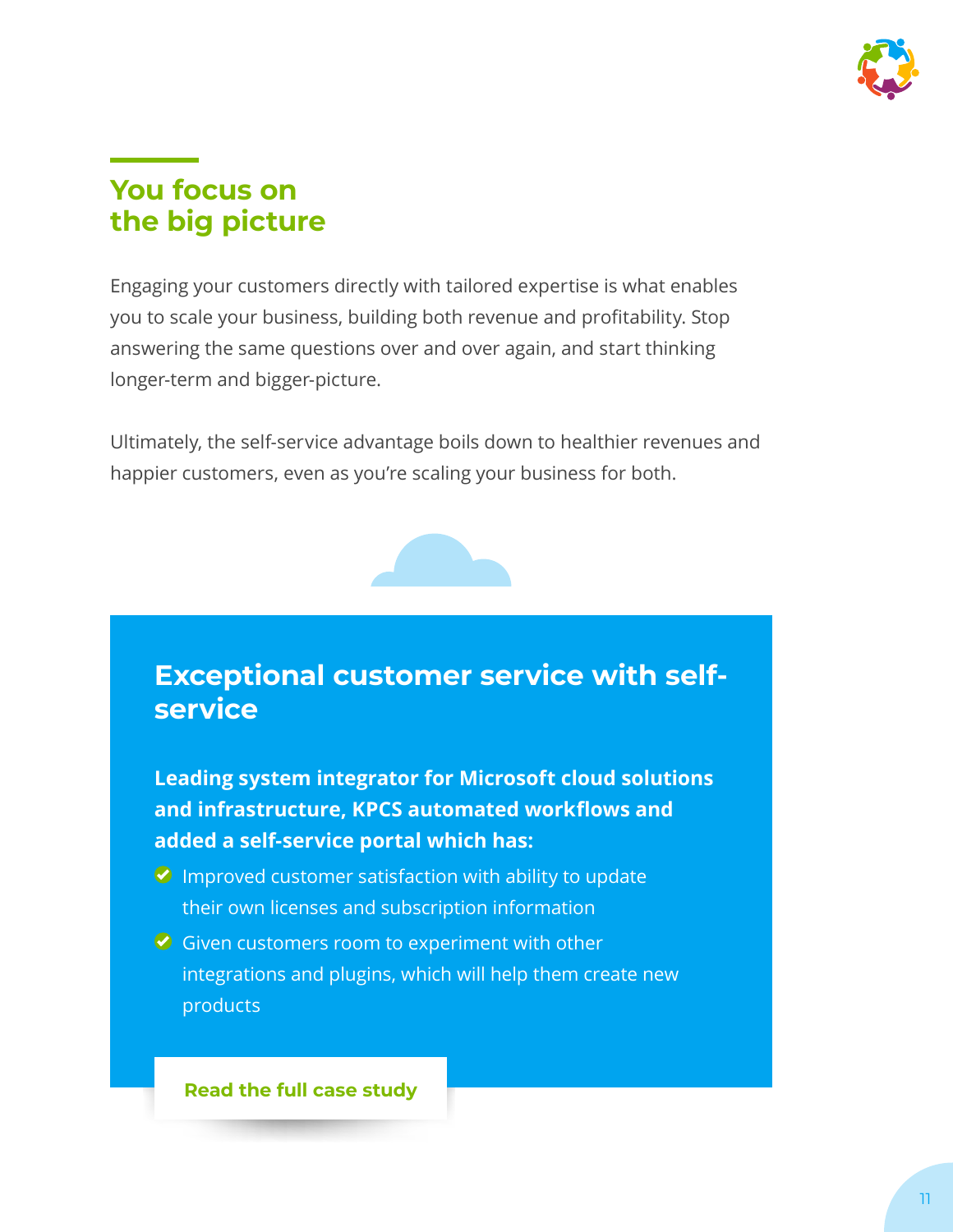

## **Your next step**

Getting a grip on your cloud services business is all about taking control of the challenges you're currently facing so you can grow. By automating some of the important ways you operate in today's competitive marketplace, you can scale up, save money, and make your team and their customers happier.

### **Let's talk**

Work 365 is an integrated billing automation and subscription management software you can use to scale your Cloud Solutions business and grow recurring revenue. The software automates subscription management and billing workflows, leading to faster, more streamlined processes and increased profit margins.

**Work 365 is a certified Control Panel Vendor (CPV) by Microsoft and a preferred solution on AppSource.**



 **to see how Work 365 can help you become more competitive.**